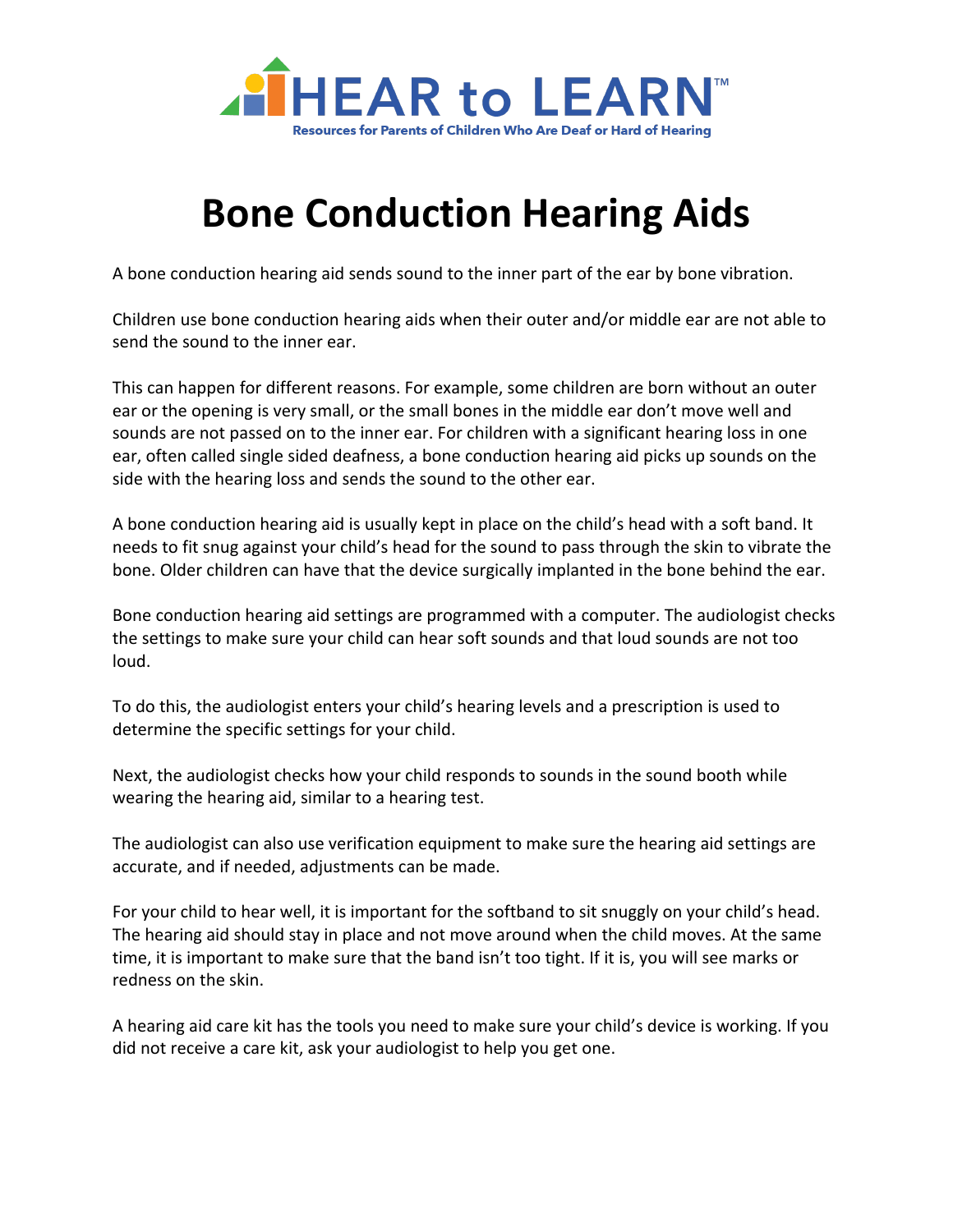

The battery tester allows you to check the strength of the battery, and it is helpful to keep spare batteries on hand, as they can lose power quickly.

To change the battery, open the battery door, remove the old battery, and insert the new battery taking care to line up the positive and negative sides.

The dry aid kit helps to remove moisture from inside the hearing aid. It can be used daily, it is best to do this at night while your child is sleeping. You will want to follow the instructions on the dry aid kit.

The listening post allows you to check how the hearing aid sounds. Hearing aids can malfunction, and it is important to know when there is a problem.

The brush can help you keep the device clean.

The retention clip can be used to clip the device to the child's clothing to help prevent losing the device.

It is important to do a listening check every day, until your child is old enough to tell you when there is a problem. First, you attach the post to the device like you would to the softband.

Second, hold the post between your pointer and middle finger. Use your thumbs to plug your ears and hold the post against your forehead.

Third, talk out loud and notice how it sounds. It should not sound loud but will sound like a clear microphone as you speak. If you hear static, feedback or distortion, contact your audiologist. The device may need to be sent for repair.

If you hear feedback or squealing, there are a few things you can check.

First be sure the device is snuggly attached to the softband.

Second, make sure the device is placed correctly on your child's head.

If the device is not upright or is placed too close to the ear, it can create feedback.

If your child uses glasses, you may need to adjust the placement. If the feedback continues, contact your audiologist.

It is important to check the condition of the device daily; this can be done when you do the listening check.